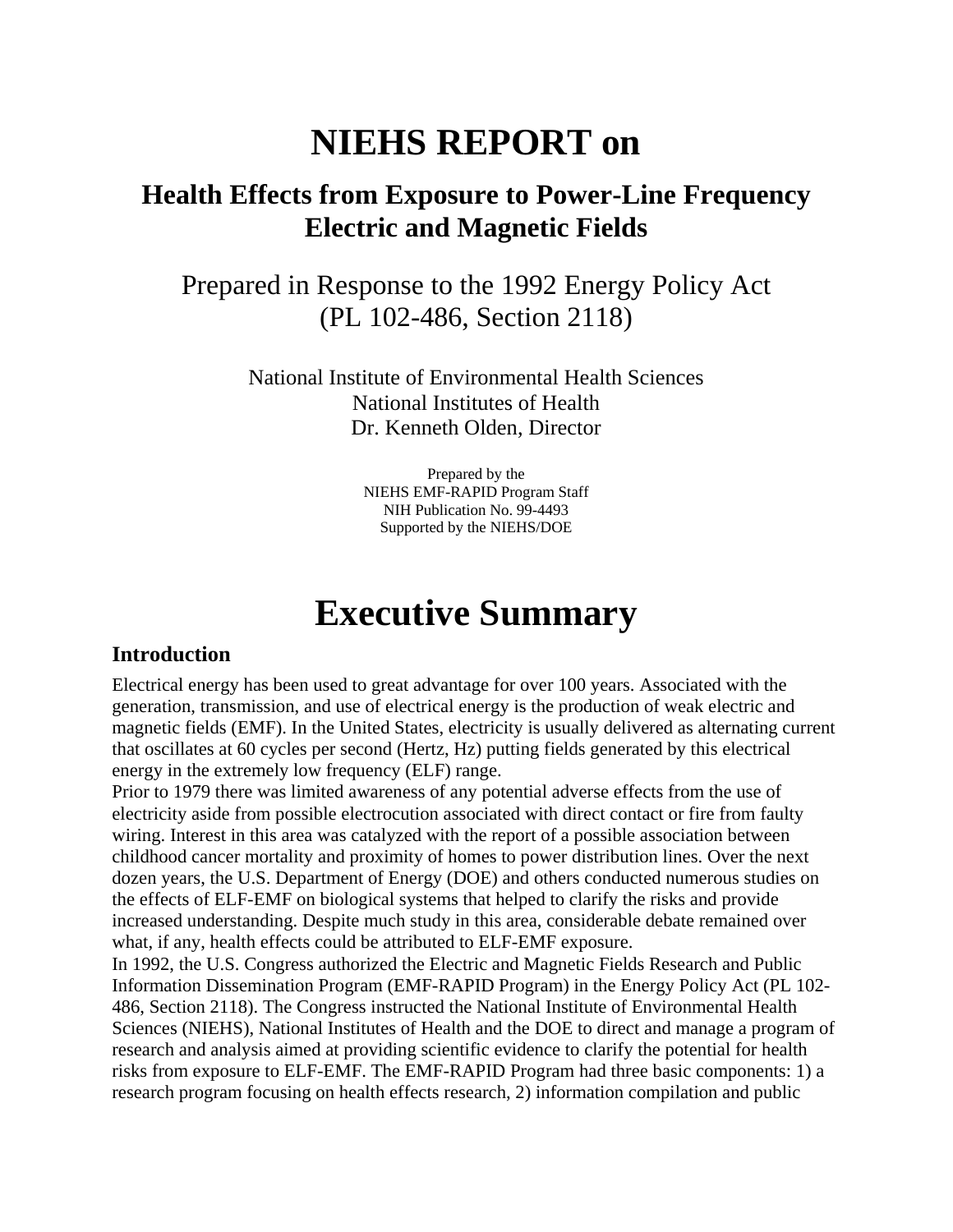outreach and 3) a health assessment for evaluation of any potential hazards arising from exposure to ELF-EMF. The NIEHS was directed to oversee the health effects research and evaluation and the DOE was given the responsibility for overall administration of funding and engineering research aimed at characterizing and mitigating these fields. The Director of the NIEHS was mandated upon completion of the Program to provide a report outlining the possible human health risks associated with exposure to ELF-EMF. This document responds to this requirement of the law.

This five-year effort was signed into law in October 1992 and provisions of this Act were extended for one year in 1997. The Program ended December 31, 1998. The EMF-RAPID Program was funded jointly by Federal and matching private funds and has been an extremely successful Federal/private partnership with substantial financial support from the utility industry. The NIEHS received \$30.1 million from this program for research, public outreach, administration and the health assessment evaluation of ELF-EMF. In addition to EMF-RAPID Program funds from the DOE, the NIEHS contributed \$14.5 million for support of extramural and intramural research including long-term toxicity studies conducted by the National Toxicology Program.

# **NIEHS Conclusion**

The scientific evidence suggesting that ELF-EMF exposures pose any health risk is weak. The strongest evidence for health effects comes from associations observed in human populations with two forms of cancer: childhood leukemia and chronic lymphocytic leukemia in occupationally exposed adults. While the support from individual studies is weak, the epidemiological studies demonstrate, for some methods of measuring exposure, a fairly consistent pattern of a small, increased risk with increasing exposure that is somewhat weaker for chronic lymphocytic leukemia than for childhood leukemia. In contrast, the mechanistic studies and the animal toxicology literature fail to demonstrate any consistent pattern across studies although sporadic findings of biological effects (including increased cancers in animals) have been reported. No indication of increased leukemias in experimental animals has been observed.

The lack of connection between the human data and the experimental data (animal and mechanistic) severely complicates the interpretation of these results. The human data are in the "right" species, are tied to "real-life" exposures and show some consistency that is difficult to ignore. This assessment is tempered by the observation that given the weak magnitude of these increased risks, some other factor or common source of error could explain these findings. However, no consistent explanation other than exposure to ELF-EMF has been identified. Epidemiological studies have serious limitations in their ability to demonstrate a cause and effect relationship whereas laboratory studies, by design, can clearly show that cause and effect are possible. Virtually all of the laboratory evidence in animals and humans and most of the mechanistic work done in cells fail to support a causal relationship between exposure to ELF-EMF at environmental levels and changes in biological function or disease status. The lack of consistent, positive findings in animal or mechanistic studies weakens the belief that this association is actually due to ELF-EMF, but it cannot completely discount the epidemiological findings.

The NIEHS concludes that ELF-EMF exposure cannot be recognized as entirely safe because of weak scientific evidence that exposure may pose a leukemia hazard. In our opinion, this finding is insufficient to warrant aggressive regulatory concern. However, because virtually everyone in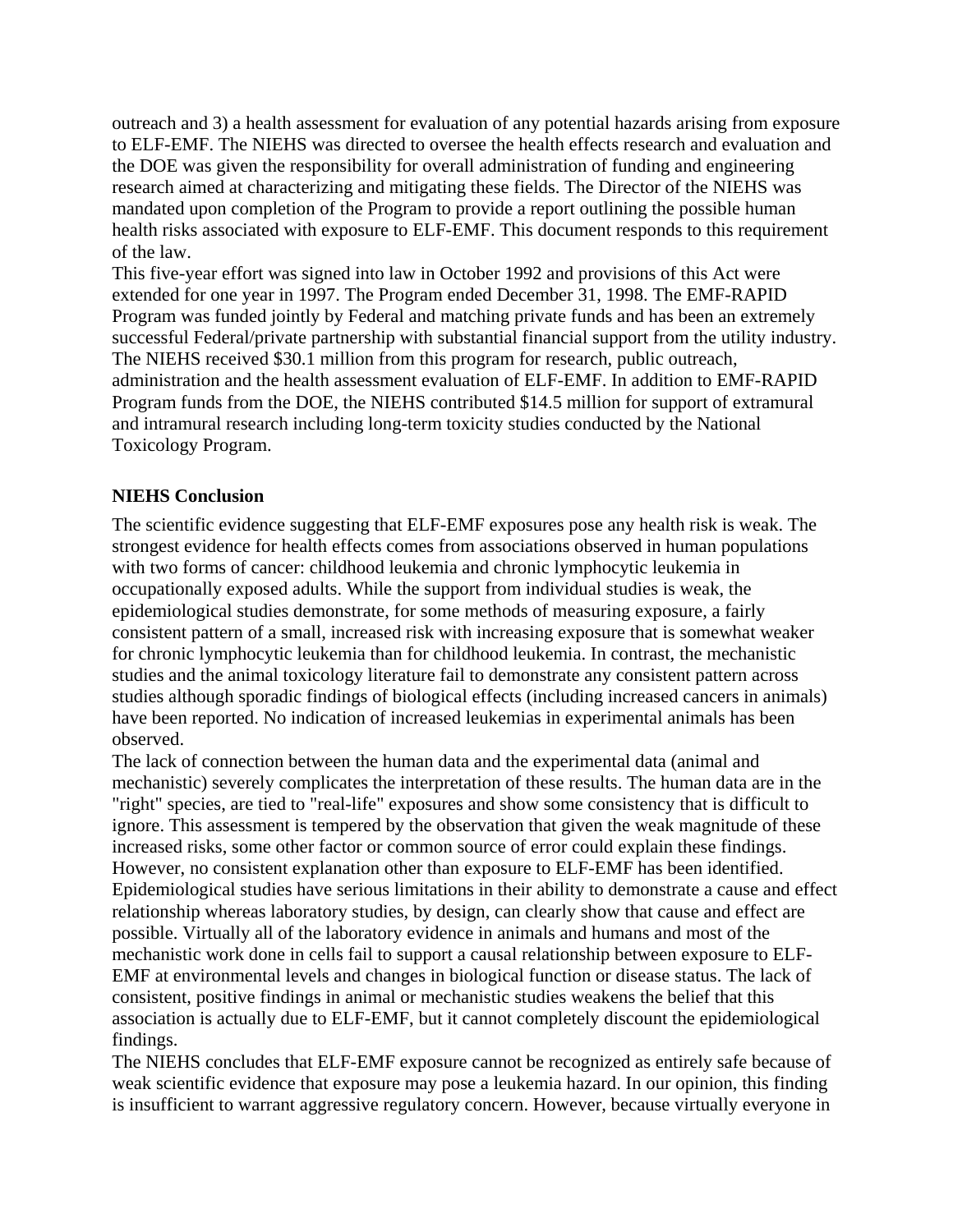the United States uses electricity and therefore is routinely exposed to ELF-EMF, passive regulatory action is warranted such as a continued emphasis on educating both the public and the regulated community on means aimed at reducing exposures. The NIEHS does not believe that other cancers or non-cancer health outcomes provide sufficient evidence of a risk to currently warrant concern.

The interaction of humans with ELF-EMF is complicated and will undoubtedly continue to be an area of public concern. The EMF-RAPID Program successfully contributed to the scientific knowledge on ELF-EMF through its support of high quality, hypothesis-based research. While some questions were answered, others remain. Building upon the knowledge base developed under the EMF-RAPID Program, meritorious research on ELF-EMF through carefully designed, hypothesis-driven studies should continue for areas warranting fundamental study including leukemia. Recent research in two areas, neurodegenerative diseases and cardiac diseases associated with heart rate variability, have identified some interesting and novel findings for which further study is ongoing.

# **Background**

### **Program Oversight and Management**

The 1992 Energy Policy Act created two committees to provide guidance and direction to this program. The first, the Interagency Committee (IAC), was established by the President of the United States and composed of representatives from the NIEHS, the DOE and seven other Federal agencies with responsibilities related to ELF-EMF. This group receives the report from the NIEHS Director and must prepare its own report for Congress. The IAC had responsibility for developing a strategic research agenda for the EMF-RAPID Program, facilitating interagency coordination of Federal research activities and communication to the public and monitoring and evaluating the Program.

The second committee, the National EMF Advisory Committee (NEMFAC), consisted of representatives from public interest groups, organized labor, state governments and industry. This group was involved in all aspects of the EMF-RAPID Program providing advice and critical review to the DOE and the NIEHS on the design and implementation of the EMF-RAPID Program's activities.

# **ELF-EMF Health Effects Research**

The EMF-RAPID Program's health effects research initiative relied upon accepted principles of hazard identification and risk assessment to establish priorities. All studies supported by the NIEHS and the DOE under this program were selected for their potential to provide solid, scientific data on whether ELF-EMF exposure represents a human health hazard, and if so, whether risks are increased under exposure conditions in the general population. Research efforts did not focus on epidemiological studies (i.e. those in the human population) because of time constraints and the number of ongoing, well-conducted studies. The NIEHS health effects research program focused on mechanistic, cellular and laboratory studies in the areas of neurophysiology, behavior, reproduction, development, cellular research, genetic research, cancer and melatonin. Mechanistic, cellular and laboratory studies are part of the overall criteria used to determine causality in interpreting epidemiological studies. In this situation, the most cost-effective and efficient use of the EMF-RAPID Program's research funds was clearly for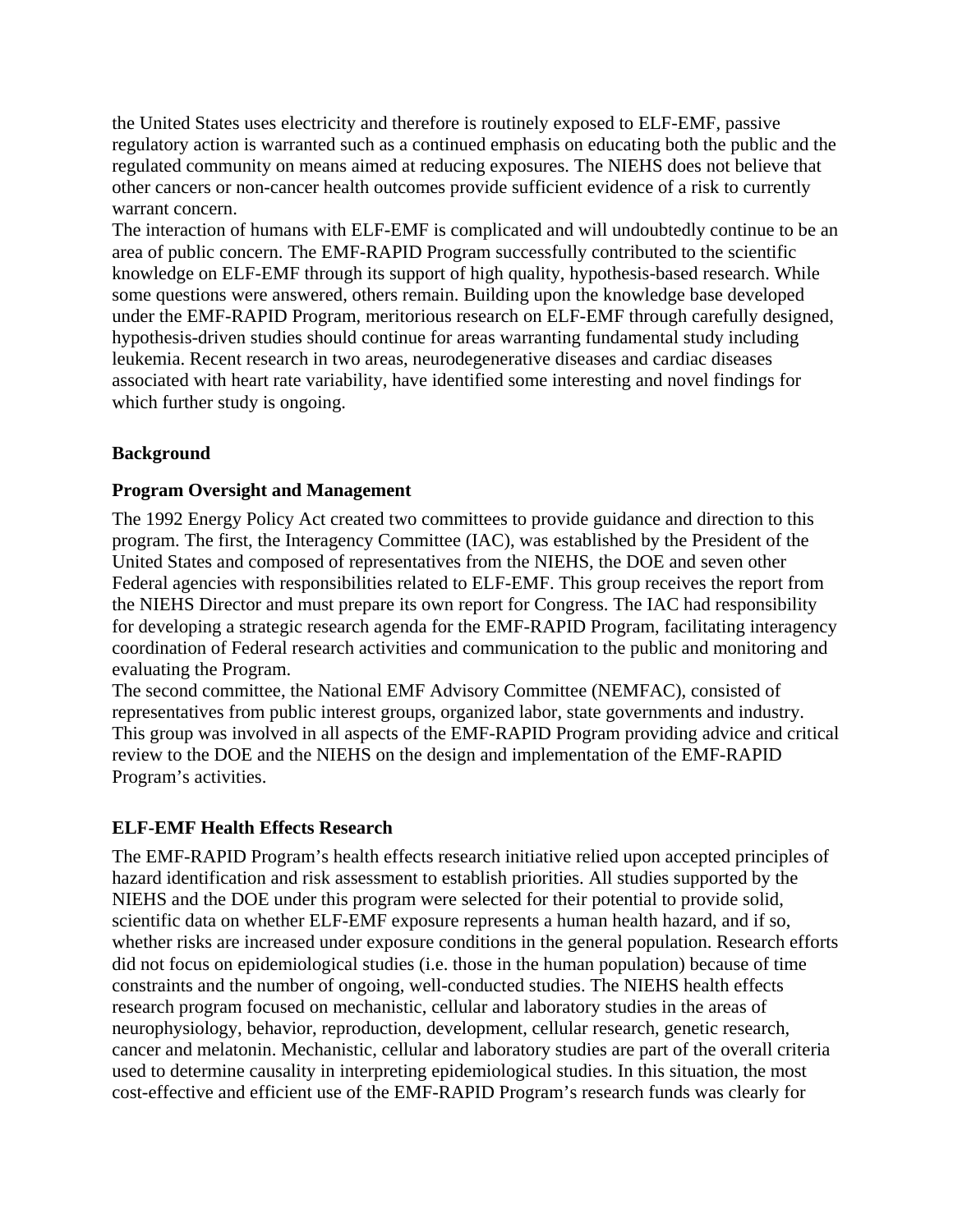trying to clarify existing associations identified from population studies. The DOE research initiatives focused on assessment of exposure and techniques of mitigation. The EMF-RAPID Program through the combined efforts of the NIEHS and the DOE radically changed and markedly improved the quality of ELF-EMF research. This was accomplished by providing biological and engineering expertise to investigators and emphasizing hypothesisdriven, peer-reviewed research. Four regional facilities were also set-up where state-of-the-art magnetic field exposure systems were available for in-house and outside investigators to conduct mechanistic research. The EMF-RAPID Program through rigorous review and use of multidisciplinary research teams greatly enhanced the understanding of the interaction of biological systems with ELF-EMF.

### **Information Dissemination and Public Outreach**

The EMF-RAPID Program provided the public, regulated industry and scientists with useful, targeted information that addressed the issue of uncertainty regarding ELF-EMF health effects. Two booklets, a question and answer booklet on ELF-EMF and a layman's booklet addressing ELF-EMF in the workplace, were published. A telephone information line for ELF-EMF was available where callers could request copies of ELF-EMF documents and receive answers to standard questions from operators. The NIEHS also developed a web-site for the EMF-RAPID Program where all of the Program's documents are on-line and links are available to other useful sites on ELF-EMF. Efforts were made to include the public in EMF-RAPID Program activities through sponsorship of scholarships to meetings; holding open, scientific workshops; and setting aside a two-month period for public comment and review on ELF-EMF and the workshop reports. In addition, the NIEHS sponsored attendance of NEMFAC members at relevant scientific meetings and at each of the public comment meetings.

# **Health Risk Assessment of ELF-EMF Exposure**

In preparation of the NIEHS Director's Report, the NIEHS developed a process to evaluate the potential health hazards of ELF-EMF exposure that was designed to be open, transparent, objective, scholarly and timely under the mandate of the 1992 Energy Policy Act. The NIEHS used a three-tiered strategy for collection and evaluation of the scientific information on ELF-EMF that included: 1) three science review symposia for targeted ELF-EMF research areas, 2) a working group meeting and 3) a period of public review and comment. Each of the three symposia focused on a different, broad area of ELF-EMF research: mechanistic and cellular research (24-27 March 1997, Durham, NC), human population studies (12-14 January 1998, San Antonio, TX) and laboratory human and clinical work (6-9 April 1998, Phoenix, AZ). These meetings were aimed at including a broad spectrum of the researchcommunity and the public in the evaluation of ELF-EMF health hazards, identifying key research findings and providing opinion on the quality of this research. Discussion reports from small discussion groups held for specific topics were prepared for each meeting.

Following the symposia, a working group meeting (16-24 June 1998, Brooklyn Park, MN) was held where a scientific panel reviewed historical and novel evidence on ELF-EMF and determined the strength of the evidence for human health and biological effects. Stakeholders and the public attended this meeting and were given the opportunity to comment during the process. The Working Group conducted a formal, comprehensive review of the literature for research areas identified from the symposia as being important to the assessment of ELF-EMF-